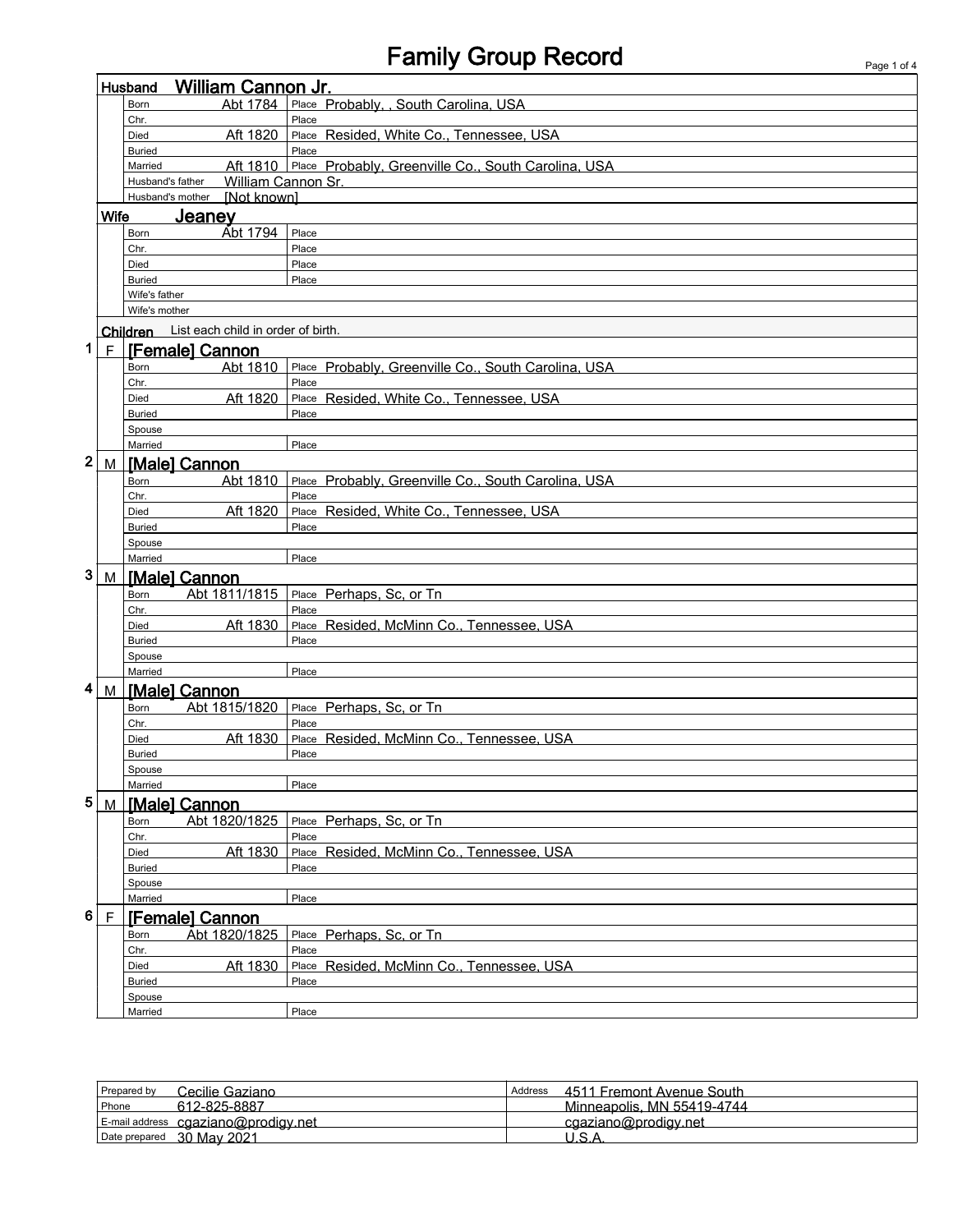| <b>Wife</b><br><u>Jeaney</u><br><b>Notes</b><br>HUSBAND - William Cannon Jr.<br>William Cannon, Jr., son of William Cannon, Sr., and grandson of Simcock Cannon<br>1790 Federal Census of Greenville, South Carolina; Series: M637; Roll: 11; Page: 93.[1]<br>Name: William Kennon [William Kinnon]<br>Free White Persons - Males - Under 16:<br>2 1774/older William Jr. 1784, Jonathan 1787<br>Free White Persons - Males - 16 and over: 1 1774/older William Sr. 1754 [married 1777]<br>Free White Persons - Females:<br>Wife & 3 daughters? 1759; 1778, 1780, 1782<br>4 Any age<br>1800 Federal Census of Greenville, South Carolina; Series: M32; Roll: 47; Page: 251.[2]<br>Name: William Cannoy [William Cannon]<br>Free White Persons - Males -10 thru 15:<br>1785/1790<br>Jonathan 1787<br>1<br>Free White Persons - Males - 16 thru 25:<br>1 1775/1784<br>William Jr. 1784<br>Free White Persons - Males - 45 and over: 1 1755/earlier William 1754<br>Free White Persons - Females - 16 thru 25: 1 1775/1784<br>Daughter 1778<br>Free White Persons - Females - 26 thru 44: 1 1756/1774<br>Wife 1759<br>Number of Slaves:<br>3 |
|-------------------------------------------------------------------------------------------------------------------------------------------------------------------------------------------------------------------------------------------------------------------------------------------------------------------------------------------------------------------------------------------------------------------------------------------------------------------------------------------------------------------------------------------------------------------------------------------------------------------------------------------------------------------------------------------------------------------------------------------------------------------------------------------------------------------------------------------------------------------------------------------------------------------------------------------------------------------------------------------------------------------------------------------------------------------------------------------------------------------------------------------|
|                                                                                                                                                                                                                                                                                                                                                                                                                                                                                                                                                                                                                                                                                                                                                                                                                                                                                                                                                                                                                                                                                                                                           |
|                                                                                                                                                                                                                                                                                                                                                                                                                                                                                                                                                                                                                                                                                                                                                                                                                                                                                                                                                                                                                                                                                                                                           |
|                                                                                                                                                                                                                                                                                                                                                                                                                                                                                                                                                                                                                                                                                                                                                                                                                                                                                                                                                                                                                                                                                                                                           |
|                                                                                                                                                                                                                                                                                                                                                                                                                                                                                                                                                                                                                                                                                                                                                                                                                                                                                                                                                                                                                                                                                                                                           |
|                                                                                                                                                                                                                                                                                                                                                                                                                                                                                                                                                                                                                                                                                                                                                                                                                                                                                                                                                                                                                                                                                                                                           |
|                                                                                                                                                                                                                                                                                                                                                                                                                                                                                                                                                                                                                                                                                                                                                                                                                                                                                                                                                                                                                                                                                                                                           |
|                                                                                                                                                                                                                                                                                                                                                                                                                                                                                                                                                                                                                                                                                                                                                                                                                                                                                                                                                                                                                                                                                                                                           |
|                                                                                                                                                                                                                                                                                                                                                                                                                                                                                                                                                                                                                                                                                                                                                                                                                                                                                                                                                                                                                                                                                                                                           |
|                                                                                                                                                                                                                                                                                                                                                                                                                                                                                                                                                                                                                                                                                                                                                                                                                                                                                                                                                                                                                                                                                                                                           |
|                                                                                                                                                                                                                                                                                                                                                                                                                                                                                                                                                                                                                                                                                                                                                                                                                                                                                                                                                                                                                                                                                                                                           |
|                                                                                                                                                                                                                                                                                                                                                                                                                                                                                                                                                                                                                                                                                                                                                                                                                                                                                                                                                                                                                                                                                                                                           |
|                                                                                                                                                                                                                                                                                                                                                                                                                                                                                                                                                                                                                                                                                                                                                                                                                                                                                                                                                                                                                                                                                                                                           |
|                                                                                                                                                                                                                                                                                                                                                                                                                                                                                                                                                                                                                                                                                                                                                                                                                                                                                                                                                                                                                                                                                                                                           |
|                                                                                                                                                                                                                                                                                                                                                                                                                                                                                                                                                                                                                                                                                                                                                                                                                                                                                                                                                                                                                                                                                                                                           |
|                                                                                                                                                                                                                                                                                                                                                                                                                                                                                                                                                                                                                                                                                                                                                                                                                                                                                                                                                                                                                                                                                                                                           |
|                                                                                                                                                                                                                                                                                                                                                                                                                                                                                                                                                                                                                                                                                                                                                                                                                                                                                                                                                                                                                                                                                                                                           |
|                                                                                                                                                                                                                                                                                                                                                                                                                                                                                                                                                                                                                                                                                                                                                                                                                                                                                                                                                                                                                                                                                                                                           |
|                                                                                                                                                                                                                                                                                                                                                                                                                                                                                                                                                                                                                                                                                                                                                                                                                                                                                                                                                                                                                                                                                                                                           |
|                                                                                                                                                                                                                                                                                                                                                                                                                                                                                                                                                                                                                                                                                                                                                                                                                                                                                                                                                                                                                                                                                                                                           |
| 1810 Federal Census. No William Cannon in Greenville that fits this man. William Sr. appears to have died.                                                                                                                                                                                                                                                                                                                                                                                                                                                                                                                                                                                                                                                                                                                                                                                                                                                                                                                                                                                                                                |
|                                                                                                                                                                                                                                                                                                                                                                                                                                                                                                                                                                                                                                                                                                                                                                                                                                                                                                                                                                                                                                                                                                                                           |
| 1810 Federal Census of Greenville, South Carolina; Roll: 62; Page: 542.[3]                                                                                                                                                                                                                                                                                                                                                                                                                                                                                                                                                                                                                                                                                                                                                                                                                                                                                                                                                                                                                                                                |
| Name: Wm Canan[Wm Canon]                                                                                                                                                                                                                                                                                                                                                                                                                                                                                                                                                                                                                                                                                                                                                                                                                                                                                                                                                                                                                                                                                                                  |
| Free White Persons - Males - 26 thru 44:<br>1 1766/1784 William Jr.                                                                                                                                                                                                                                                                                                                                                                                                                                                                                                                                                                                                                                                                                                                                                                                                                                                                                                                                                                                                                                                                       |
| Free White Persons - Females - 45 and over:1 1765/earlier This may be William Sr.'s widow.                                                                                                                                                                                                                                                                                                                                                                                                                                                                                                                                                                                                                                                                                                                                                                                                                                                                                                                                                                                                                                                |
| Numbers of Slaves:<br>5                                                                                                                                                                                                                                                                                                                                                                                                                                                                                                                                                                                                                                                                                                                                                                                                                                                                                                                                                                                                                                                                                                                   |
| His brother, Jonathan, was next door.                                                                                                                                                                                                                                                                                                                                                                                                                                                                                                                                                                                                                                                                                                                                                                                                                                                                                                                                                                                                                                                                                                     |
|                                                                                                                                                                                                                                                                                                                                                                                                                                                                                                                                                                                                                                                                                                                                                                                                                                                                                                                                                                                                                                                                                                                                           |
| William Cannon lived next door to Jonathan Potts in 1800 and 1810 in the Census.                                                                                                                                                                                                                                                                                                                                                                                                                                                                                                                                                                                                                                                                                                                                                                                                                                                                                                                                                                                                                                                          |
| 14 Feb 1813<br>Greenville Co., SC. Deed Book I, page 210. William and Jeaney Cannon sold land in Greenville Co.,                                                                                                                                                                                                                                                                                                                                                                                                                                                                                                                                                                                                                                                                                                                                                                                                                                                                                                                                                                                                                          |
| SC, to Jesse Mayfield tract on south side of Gap Creek[4] of the middle fork of the Saluda River, 100 acres adjoining                                                                                                                                                                                                                                                                                                                                                                                                                                                                                                                                                                                                                                                                                                                                                                                                                                                                                                                                                                                                                     |
| Jonathan Potts and Cannon, part of tract granted to Job Colcock surveyed for Ephraim Ellis.  Witnesses: David                                                                                                                                                                                                                                                                                                                                                                                                                                                                                                                                                                                                                                                                                                                                                                                                                                                                                                                                                                                                                             |
| McBrayer, Samuel McJunkin. This William may have been either the brother or the father of Jonathan Cannon. I                                                                                                                                                                                                                                                                                                                                                                                                                                                                                                                                                                                                                                                                                                                                                                                                                                                                                                                                                                                                                              |
| suspect he was the brother, and the father had died or moved by this time, but it is a little difficult to be sure.                                                                                                                                                                                                                                                                                                                                                                                                                                                                                                                                                                                                                                                                                                                                                                                                                                                                                                                                                                                                                       |
|                                                                                                                                                                                                                                                                                                                                                                                                                                                                                                                                                                                                                                                                                                                                                                                                                                                                                                                                                                                                                                                                                                                                           |
| 12 Jan 1814<br>Anderson Co., SC[5], Deed Book O, pp. 22-23. Pendleton District. William Laffoon of Pendleton                                                                                                                                                                                                                                                                                                                                                                                                                                                                                                                                                                                                                                                                                                                                                                                                                                                                                                                                                                                                                              |
| District for \$600 to William Cannon, 200 acres on both sides of Carpenters Creek, to a conditional line made by                                                                                                                                                                                                                                                                                                                                                                                                                                                                                                                                                                                                                                                                                                                                                                                                                                                                                                                                                                                                                          |
| William Laffoon, William Finley, Jonathan Cannon, John Laffoon, Andrew Clements. Wm Laffoon (LS), Wit: Andrew                                                                                                                                                                                                                                                                                                                                                                                                                                                                                                                                                                                                                                                                                                                                                                                                                                                                                                                                                                                                                             |
| Clements, William Fondley. Proved by the oath of William Finley 1 May 1817 before Nath. H. Cansler, J.P.[6]                                                                                                                                                                                                                                                                                                                                                                                                                                                                                                                                                                                                                                                                                                                                                                                                                                                                                                                                                                                                                               |
|                                                                                                                                                                                                                                                                                                                                                                                                                                                                                                                                                                                                                                                                                                                                                                                                                                                                                                                                                                                                                                                                                                                                           |
| IT APPEARS THAT WILLIAM CANNON JR. IS NOW OF PENDLETON DISTRICT, SC.                                                                                                                                                                                                                                                                                                                                                                                                                                                                                                                                                                                                                                                                                                                                                                                                                                                                                                                                                                                                                                                                      |
|                                                                                                                                                                                                                                                                                                                                                                                                                                                                                                                                                                                                                                                                                                                                                                                                                                                                                                                                                                                                                                                                                                                                           |
| 16 Oct 1815<br>Anderson Co., SC, Deed Book O, pp. 22-23. Pendleton District. William Cannon of Pendleton District                                                                                                                                                                                                                                                                                                                                                                                                                                                                                                                                                                                                                                                                                                                                                                                                                                                                                                                                                                                                                         |
| for \$500 to Moses Finley of same, 200 acres on both sides Carpenters Creek [same tract as above] adj. Foster.                                                                                                                                                                                                                                                                                                                                                                                                                                                                                                                                                                                                                                                                                                                                                                                                                                                                                                                                                                                                                            |
| William Cannon (X) (LS), Wit: Manuel Finley, John Hagood. Proved by the oath of Manuel Finley 1 Nov 1817 before                                                                                                                                                                                                                                                                                                                                                                                                                                                                                                                                                                                                                                                                                                                                                                                                                                                                                                                                                                                                                           |
| Nath H. Cansler, J.P.                                                                                                                                                                                                                                                                                                                                                                                                                                                                                                                                                                                                                                                                                                                                                                                                                                                                                                                                                                                                                                                                                                                     |
|                                                                                                                                                                                                                                                                                                                                                                                                                                                                                                                                                                                                                                                                                                                                                                                                                                                                                                                                                                                                                                                                                                                                           |
| 28 Jul 1818<br>Anderson Co., SC, Deed Book O, p. 232. Pendleton District. James Turner and William Turner of                                                                                                                                                                                                                                                                                                                                                                                                                                                                                                                                                                                                                                                                                                                                                                                                                                                                                                                                                                                                                              |
| Pendleton District for \$800 to William Cannon of same, 402 acres on Savannah River. James Turner<br>(LS), William                                                                                                                                                                                                                                                                                                                                                                                                                                                                                                                                                                                                                                                                                                                                                                                                                                                                                                                                                                                                                        |
| Turner (LS), Wit: Abraham Sanders (A), James Watt. Proved by the oath of Abraham Sanders 28 Jul 1818 before                                                                                                                                                                                                                                                                                                                                                                                                                                                                                                                                                                                                                                                                                                                                                                                                                                                                                                                                                                                                                               |
| James Turner, J.P.[7]                                                                                                                                                                                                                                                                                                                                                                                                                                                                                                                                                                                                                                                                                                                                                                                                                                                                                                                                                                                                                                                                                                                     |
|                                                                                                                                                                                                                                                                                                                                                                                                                                                                                                                                                                                                                                                                                                                                                                                                                                                                                                                                                                                                                                                                                                                                           |
| Franklin Co., GA, Deed Book HHH, pp. 197-198: Asa Ayers of Franklin Co. to William Cannon Sr. of<br>21 Aug 1819                                                                                                                                                                                                                                                                                                                                                                                                                                                                                                                                                                                                                                                                                                                                                                                                                                                                                                                                                                                                                           |
| Pendleton District, SC.[8] In cons. of \$100, conveys 80 acres in Franklin Co. on waters of Middle Fork Broad Riv., adj.                                                                                                                                                                                                                                                                                                                                                                                                                                                                                                                                                                                                                                                                                                                                                                                                                                                                                                                                                                                                                  |
| Samuel Payne, on a road leading from the Widow Martin's to the river. Wit: David Payne, Stephen Chatham                                                                                                                                                                                                                                                                                                                                                                                                                                                                                                                                                                                                                                                                                                                                                                                                                                                                                                                                                                                                                                   |
| [CHEATHAM?]. Sworn to by Payne before Clemonds Quillian, J.P., 4 Oct 1819. Rec. 29 Oct 1819.[9]                                                                                                                                                                                                                                                                                                                                                                                                                                                                                                                                                                                                                                                                                                                                                                                                                                                                                                                                                                                                                                           |
|                                                                                                                                                                                                                                                                                                                                                                                                                                                                                                                                                                                                                                                                                                                                                                                                                                                                                                                                                                                                                                                                                                                                           |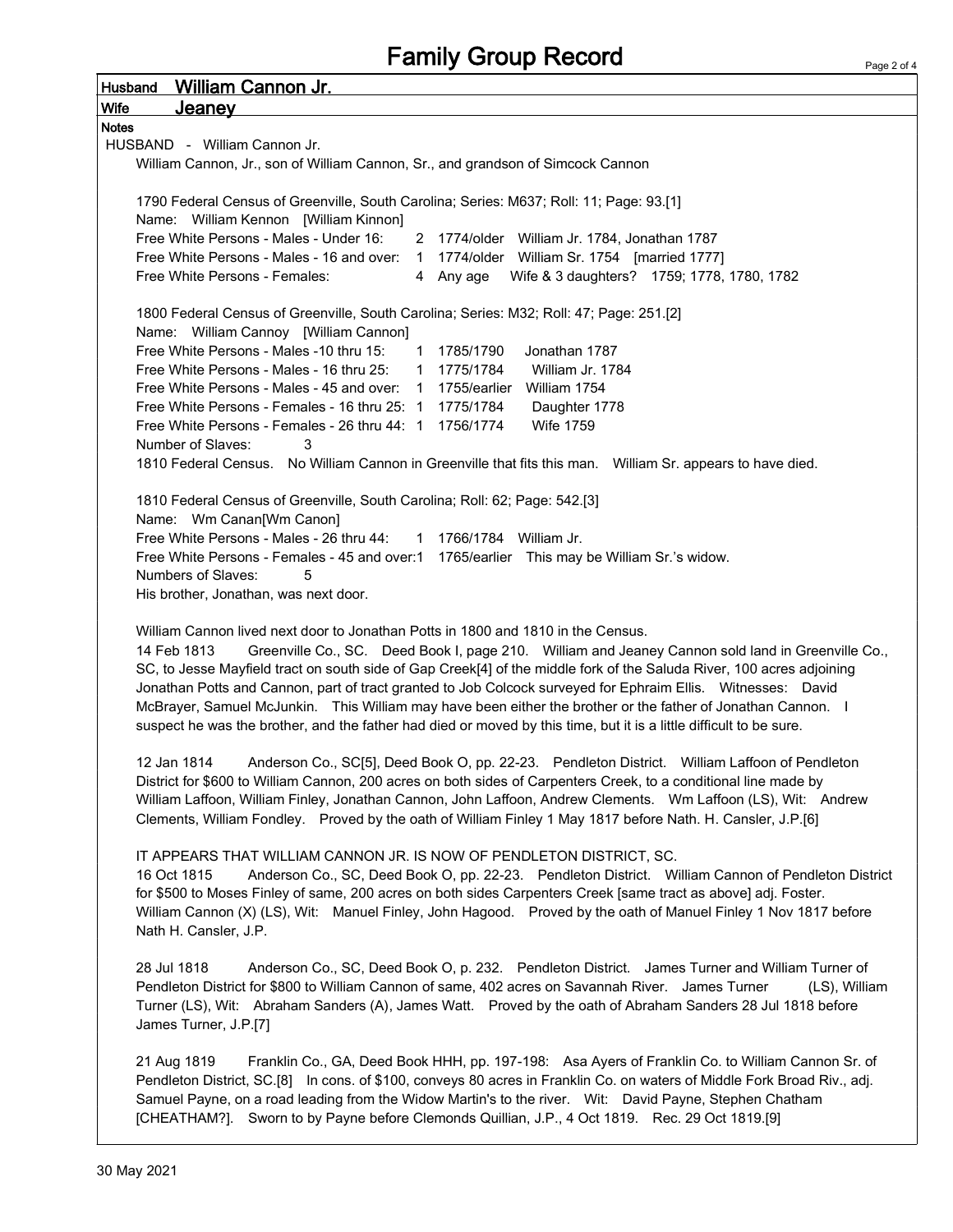| <b>William Cannon Jr.</b><br><b>Husband</b>                                                                                                                                                                                                                                                                                                                                       |  |  |  |  |  |  |
|-----------------------------------------------------------------------------------------------------------------------------------------------------------------------------------------------------------------------------------------------------------------------------------------------------------------------------------------------------------------------------------|--|--|--|--|--|--|
| <b>Wife</b><br>Jeaney                                                                                                                                                                                                                                                                                                                                                             |  |  |  |  |  |  |
| <b>Notes</b>                                                                                                                                                                                                                                                                                                                                                                      |  |  |  |  |  |  |
| HUSBAND - William Cannon Jr.<br>(Continued)                                                                                                                                                                                                                                                                                                                                       |  |  |  |  |  |  |
| Franklin Co., GA, Deed Book B, p. 98, 12 Aug 1821, William Cannon Sr. of Pendleton S.C.[11] to<br>12 Aug 1821                                                                                                                                                                                                                                                                     |  |  |  |  |  |  |
| Darling House, 80 acres.[12]                                                                                                                                                                                                                                                                                                                                                      |  |  |  |  |  |  |
| 1820<br>Jonathan Cannon not found in census. Might have been in McMinn Co., TN, for which the 1820 census<br>does not survive. McMinn Co. was formed from Indian lands. According to research by Betty Shaw, Jonathan<br>Cannon was on a jury in McMinn Co. in 1820; therefore, he was a property owner.                                                                          |  |  |  |  |  |  |
| According to Betty Shaw, Jonathan had a brother William. She said that Jonathan sold a female slave with her son to<br>his brother, William, and William, of White Co., TN, was summoned to Court in McMinn Co., TN, to pay Jonathan's<br>debt to Benjamin Harris. Jonathan had sold the slave to his brother to keep Benjamin from taking the slaves in<br>payment for his debt. |  |  |  |  |  |  |
| 1820 U S Census of White County, Tennessee; Page: 369; NARA Roll: M33_122; Image: 331.                                                                                                                                                                                                                                                                                            |  |  |  |  |  |  |
| Name: William J Camren [William Cannon] suppose he married in 1811 a widow with children?                                                                                                                                                                                                                                                                                         |  |  |  |  |  |  |
| Free White Persons - Males - Under 10:<br>2 1811/1820 Son2, Son3                                                                                                                                                                                                                                                                                                                  |  |  |  |  |  |  |
| Free White Persons - Males - 10 thru 15:<br>1 1805/1810 Son1                                                                                                                                                                                                                                                                                                                      |  |  |  |  |  |  |
| Free White Persons - Males - 26 thru 44:<br>1 1776/1794 William Jr. 1784                                                                                                                                                                                                                                                                                                          |  |  |  |  |  |  |
| Free White Persons - Females - 10 thru 15: 1 1805/1810 Daughter1                                                                                                                                                                                                                                                                                                                  |  |  |  |  |  |  |
| Free White Persons - Females - 16 thru 25: 2 1795/1804 Jeaney? and who else?                                                                                                                                                                                                                                                                                                      |  |  |  |  |  |  |
| Ancestry.com. 1820 United States Federal Census [database on-line]. Provo, UT, USA: Ancestry.com Operations, Inc.,<br>2010.                                                                                                                                                                                                                                                       |  |  |  |  |  |  |
| 1830: Jonathan Cannon was in Monroe Co., TN.                                                                                                                                                                                                                                                                                                                                      |  |  |  |  |  |  |
| The following census may be for a different man. The household composition is different.                                                                                                                                                                                                                                                                                          |  |  |  |  |  |  |
| 1830 Federal Census of McMinn, Tennessee; Series: M19; Roll: 178; Page: 133.                                                                                                                                                                                                                                                                                                      |  |  |  |  |  |  |
| Name: William Cannon                                                                                                                                                                                                                                                                                                                                                              |  |  |  |  |  |  |
| Free White Persons - Males - 5 thru 9:<br>1 1821/1825 Son4                                                                                                                                                                                                                                                                                                                        |  |  |  |  |  |  |
| Free White Persons - Males - 10 thru 14:<br>1 1816/1820 Son3                                                                                                                                                                                                                                                                                                                      |  |  |  |  |  |  |
| Free White Persons - Males - 15 thru 19:<br>1 1811/1815 Son2<br>Son1 1805/1810 is 25-29                                                                                                                                                                                                                                                                                           |  |  |  |  |  |  |
| 1781/1790 William Jr.<br>Free White Persons - Males - 40 thru 49:<br>$\mathbf{1}$                                                                                                                                                                                                                                                                                                 |  |  |  |  |  |  |
| Free White Persons - Females - 5 thru 9:<br>1821/1825<br>Daughter3<br>1                                                                                                                                                                                                                                                                                                           |  |  |  |  |  |  |
| Free White Persons - Females - 10 thru 14: 1 1816/1820 Daughter2                                                                                                                                                                                                                                                                                                                  |  |  |  |  |  |  |
| Free White Persons - Females - 15 thru 19: 1 1811/1815<br>Dau?<br>Daughter1 1805/1810 is 25-29                                                                                                                                                                                                                                                                                    |  |  |  |  |  |  |
| Free White Persons - Females - 40 thru 49: 1 1781/1790 Not Jeaney                                                                                                                                                                                                                                                                                                                 |  |  |  |  |  |  |
| Ancestry.com. 1830 United States Federal Census [database on-line]. Provo, UT, USA: Ancestry.com Operations, Inc.,<br>2010.                                                                                                                                                                                                                                                       |  |  |  |  |  |  |
| [1] Ancestry.com. 1790 United States Federal Census [database on-line]. Provo, UT, USA: Ancestry.com Operations,<br>Inc., 2010.                                                                                                                                                                                                                                                   |  |  |  |  |  |  |
| [2] Ancestry.com. 1800 United States Federal Census [database on-line]. Provo, UT, USA: Ancestry.com Operations<br>Inc, 2010.                                                                                                                                                                                                                                                     |  |  |  |  |  |  |
| [3] Ancestry.com. 1810 United States Federal Census [database on-line]. Provo, UT, USA: Ancestry.com Operations,<br>Inc., 2010.                                                                                                                                                                                                                                                   |  |  |  |  |  |  |
| [4] Gap Creek would be fairly near the town of Tigerville in upper Greenville County, according to researcher Brent<br>Holcomb.                                                                                                                                                                                                                                                   |  |  |  |  |  |  |
| [5] Pendleton District does not exist anymore. Its records are filed in present-day Anderson County, SC.                                                                                                                                                                                                                                                                          |  |  |  |  |  |  |
| [6] SC Archives microfilm C946. Obtained by SC researcher Brent H. Holcomb of Columbia, SC.                                                                                                                                                                                                                                                                                       |  |  |  |  |  |  |
| [7] SC Archives microfilm C946.                                                                                                                                                                                                                                                                                                                                                   |  |  |  |  |  |  |
| [8] I am unsure of the identity of this William Cannon of Pendleton District, SC, & Franklin Co., GA. Simcock Cannon<br>owned land in Franklin Co., GA, at an earlier date.  There may or may not have been a connection between this                                                                                                                                             |  |  |  |  |  |  |
| William Cannon & Simcock Cannon. Perhaps this William was his son.                                                                                                                                                                                                                                                                                                                |  |  |  |  |  |  |